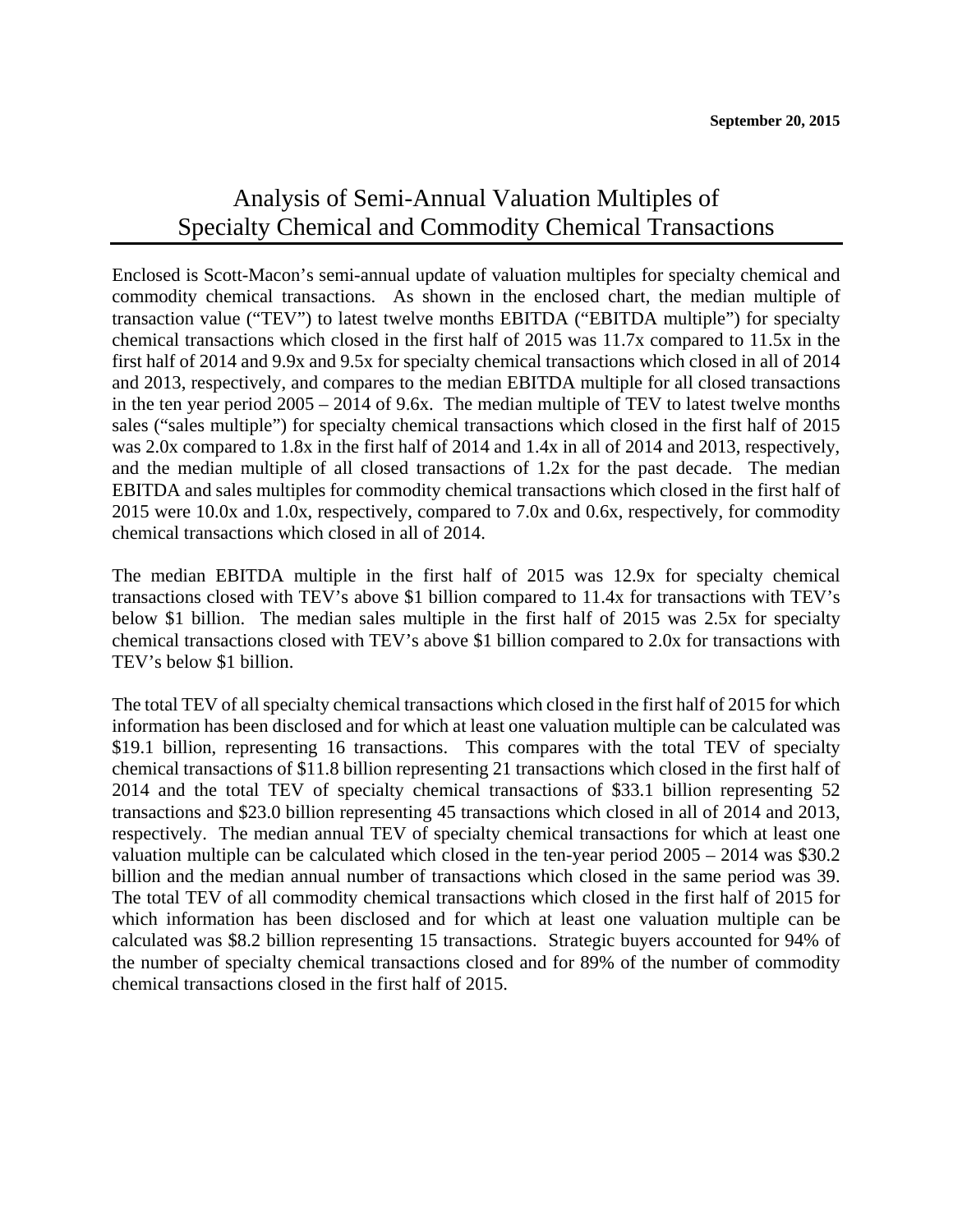## COMPARISON OF MEDIAN CHEMICAL TRANSACTION **MULTIPLES 2013-1H 2015**

|                                | <b>Sales</b> |      |                                  | <b>EBITDA</b> |              |                       |
|--------------------------------|--------------|------|----------------------------------|---------------|--------------|-----------------------|
|                                | 2013         |      | 2014 1H 2015 2013 2014 1H 2015   |               |              |                       |
| <b>Specialty Chemicals</b>     |              |      |                                  |               |              |                       |
| All Closed Transactions        | 1.4x         |      | $1.4x$ 2.0x                      | 9.5x          |              | $9.9x$ 11.7x          |
| Over \$1 Billion               | 1.8x         | 2.0x | 2.5x                             |               | $9.6x$ 11.0x | 12.9x                 |
| Under \$1 Billion              |              |      | $1.2x$ $1.3x$ $2.0x$             |               |              | $9.4x$ $9.6x$ $11.4x$ |
| <b>Commodity Chemicals</b>     |              |      |                                  |               |              |                       |
| <b>All Closed Transactions</b> | 0.6x         | 0.6x | 1.0x                             | 6.9x          | 7.0x         | 10.0x                 |
| Over \$1 Billion               |              |      | 1.2x $0.9x$ 1.5x 5.9x 6.5x 13.1x |               |              |                       |





 $9.1x$ 

www.scott-macon.com